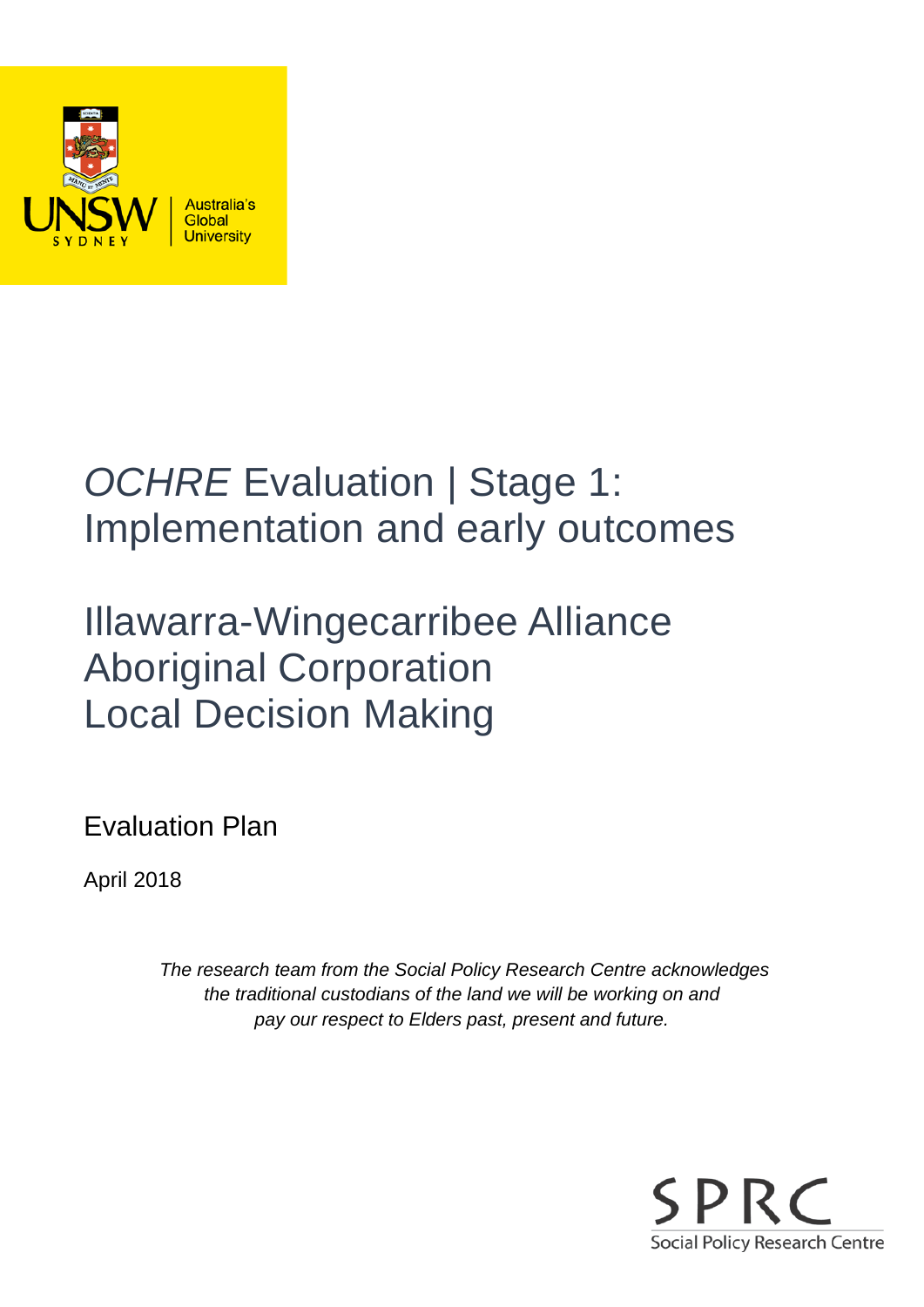#### **Research Team**

Professor Ilan Katz, BJ Newton, Shona Bates, Michael Barnes, Wendy Jopson, Jan Idle

#### **Social Policy Research Centre**

UNSW Sydney NSW 2052 Australia T +61 2 9385 7800 F +61 2 9385 7838 E [sprc@unsw.edu.au](mailto:sprc@unsw.edu.au) W [www.sprc.unsw.edu.au](http://www.sprc.unsw.edu.au/)

© NSW Department of Education, Aboriginal Affairs NSW 2018

The Social Policy Research Centre is based in the Faculty of Arts & Social Sciences at UNSW Sydney. This report is an output of the *OCHRE* Evaluation, funded by Aboriginal Affairs NSW.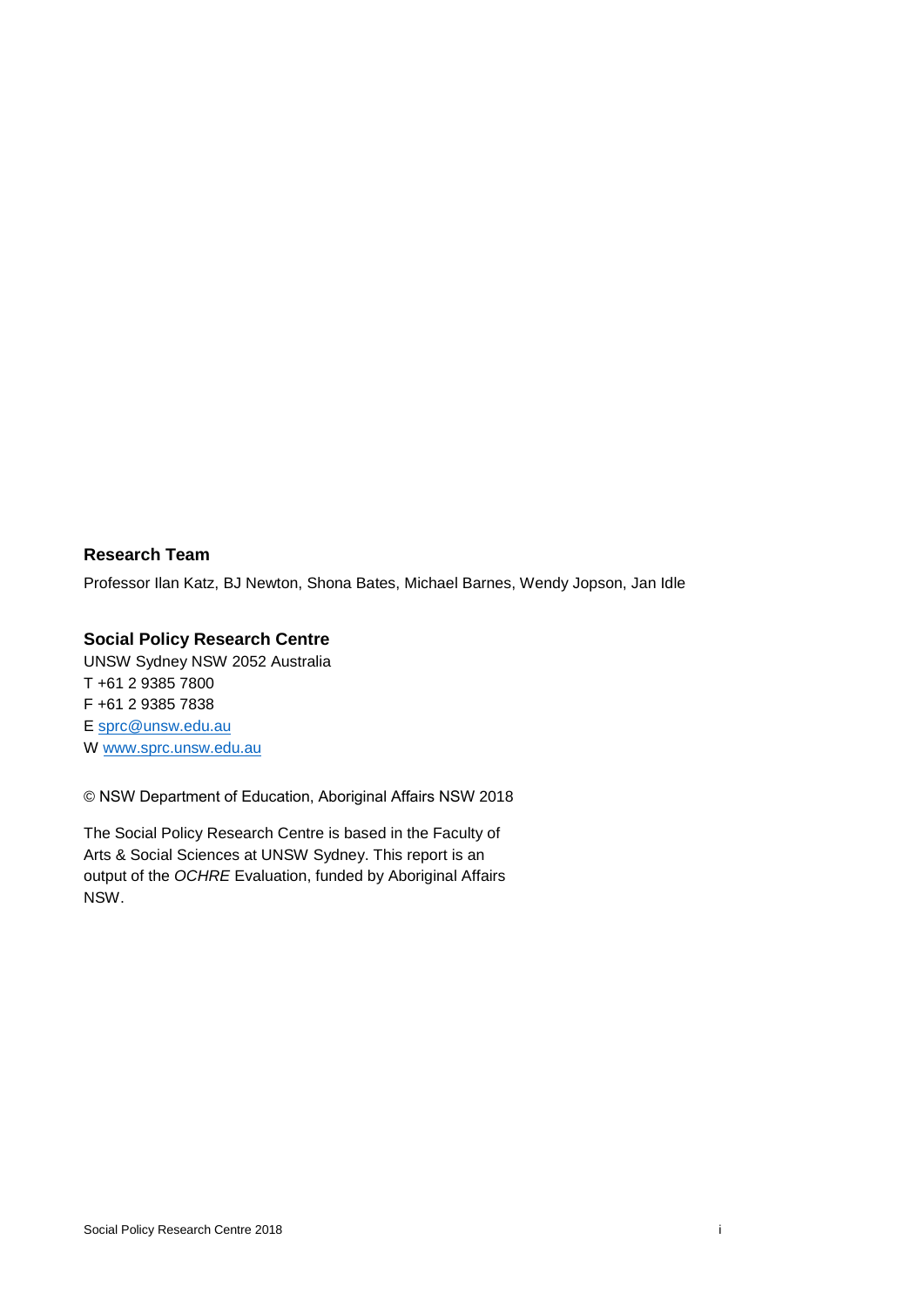## 1 Introduction

The Social Policy Research Centre, UNSW Australia (the research team) have been contracted by Aboriginal Affairs NSW, Department of Education, to conduct an evaluation of *OCHRE* including the Illawarra-Wingecarribee Alliance Aboriginal Corporation (IWAAC) – Local Decision Making (LDM). *OCHRE* is the community-focused plan for Aboriginal affairs in NSW.

The evaluation will be based on the principles of decolonising research, consistent with the underlying philosophy of *OCHRE* to facilitate the self-determination of Aboriginal peoples in NSW. For more information on the approach see Section 3.1 of the *OCHRE Evaluation Plan: Overview and Stage 1*.

This plan sets out how the first stage of the evaluation of the IWAAC LDM will be conducted. This data collection plan has been developed with and approved by IWAAC. For more information on this stage of the evaluation, see Section 5 of the *OCHRE Evaluation Plan: Overview and Stage 1*. This plan identifies key stakeholders, what local community view as success and how it might be measured (where identified), method and timing of data collection.

## 2 About IWAAC

A number of Aboriginal communities applied to be part of the Local Decision Making initiative under *OCHRE*. As part of the initiative, communities agree priorities for community-based regional selfgovernance in the form of an Accord. IWAAC was selected to be part of Local Decision Making in December 2013.

Regional areas represented by IWAAC include the Local Government Areas of Wollongong, Kiama, Shellharbour and Wingecarribee. Close to 7,240 people who live in the region are Aboriginal or Torres Strait Islander, with 13% of this group being under 5 years old.

IWAAC entered the formal Accord negotiations in June 2017. The Accord has not yet been finalised.

More information can be found here [http://www.aboriginalaffairs.nsw.gov.au/ochre-a-continuing](http://www.aboriginalaffairs.nsw.gov.au/ochre-a-continuing-conversation/about-the-communities-involved)[conversation/about-the-communities-involved.](http://www.aboriginalaffairs.nsw.gov.au/ochre-a-continuing-conversation/about-the-communities-involved)

## 3 Ethics and permissions

On 9 August 2016, ethics approval was received from the Aboriginal Health and Medical Research Council Human Research Ethics Committee (AH&MRC HREC) for the *OCHRE* Evaluation. This was extended to cover IWAAC Local Decision Making in 2017. For further information, see Section 5.3.3 of the *OCHRE Evaluation Plan: Overview and Stage 1.*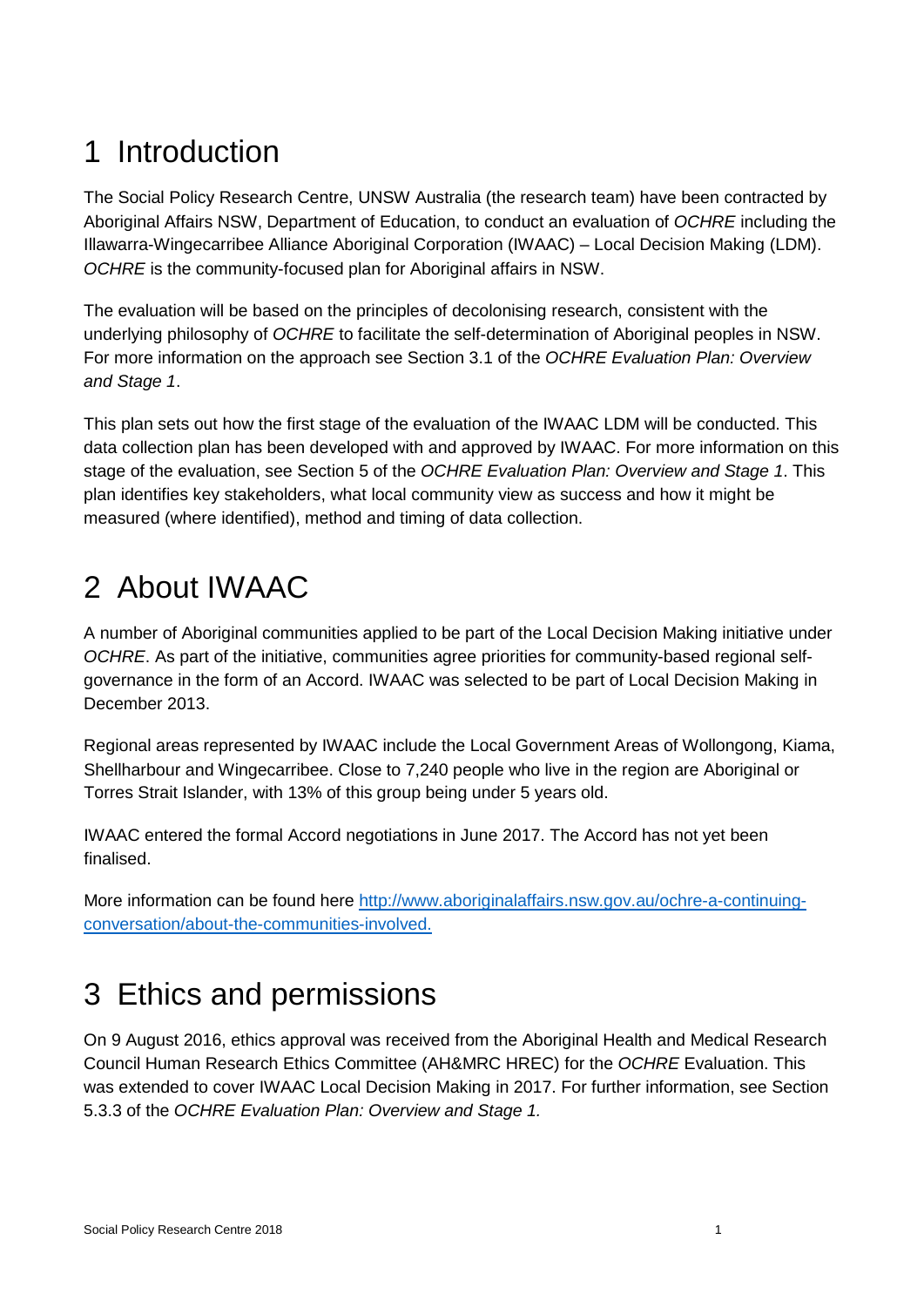## 4 Gathering information

The core evaluation questions are outlined in Section 4.3 of the *OCHRE Evaluation Plan: Overview and Stage 1*.

## 4.1 Focusing the evaluation through co-design

This plan is built from co-design conversations that occurred with IWAAC on 14 March 2018. For further information on co-design see Section 5.4.1 of the *OCHRE Evaluation Plan: Overview and Stage 1*.

During the co-design process, the criteria against which IWAAC would assess success of Local Decision Making focused on:

- Government, NGOs and community knowing what LDM is and understanding their role in LDM
- Self-determination ongoing communication and negotiation with government to bring about policy change for the benefit of Aboriginal people
- In the long-term, seeing changes in government policy to better meet the needs of community (and government in terms of resources) and changes in government and NGO services to meet the needs of Aboriginal people.
- Aboriginal communities having control of policies and services which affect them.

### 4.2 Who will participate in the conversations

There are many different people and organisations who have been or are involved in implementing Local Decision Making in the Illawarra and Wingecarribee area. During co-design, IWAAC identified ten key stakeholders to have conversations with as part of this evaluation. The key stakeholders are from the following groups:

- Representatives of the local Aboriginal communities through their position on IWAAC
- Local partners and service providers
- Other stakeholders suggested by the ten stakeholders.

Note that many NSW Government representatives and the independent facility and expert advisor to the negotiation of the Accords have already been interviewed as part of the Accords process evaluation.

The evaluation team has already met with most stakeholders face to face and it was agreed during co-design that more detailed conversations one-to-one can occur by telephone. IWAAC has provided contact details of ten key stakeholders (eight individuals and two organisations) and each will be contacted and invited to participate.

During co-design, IWAAC said not to talk to Aboriginal community members at this stage as they do not know enough about LDM. IWAAC sees the importance of talking to community members, but it first needs to do some work about communicating what LDM is. IWAAC is concerned that without